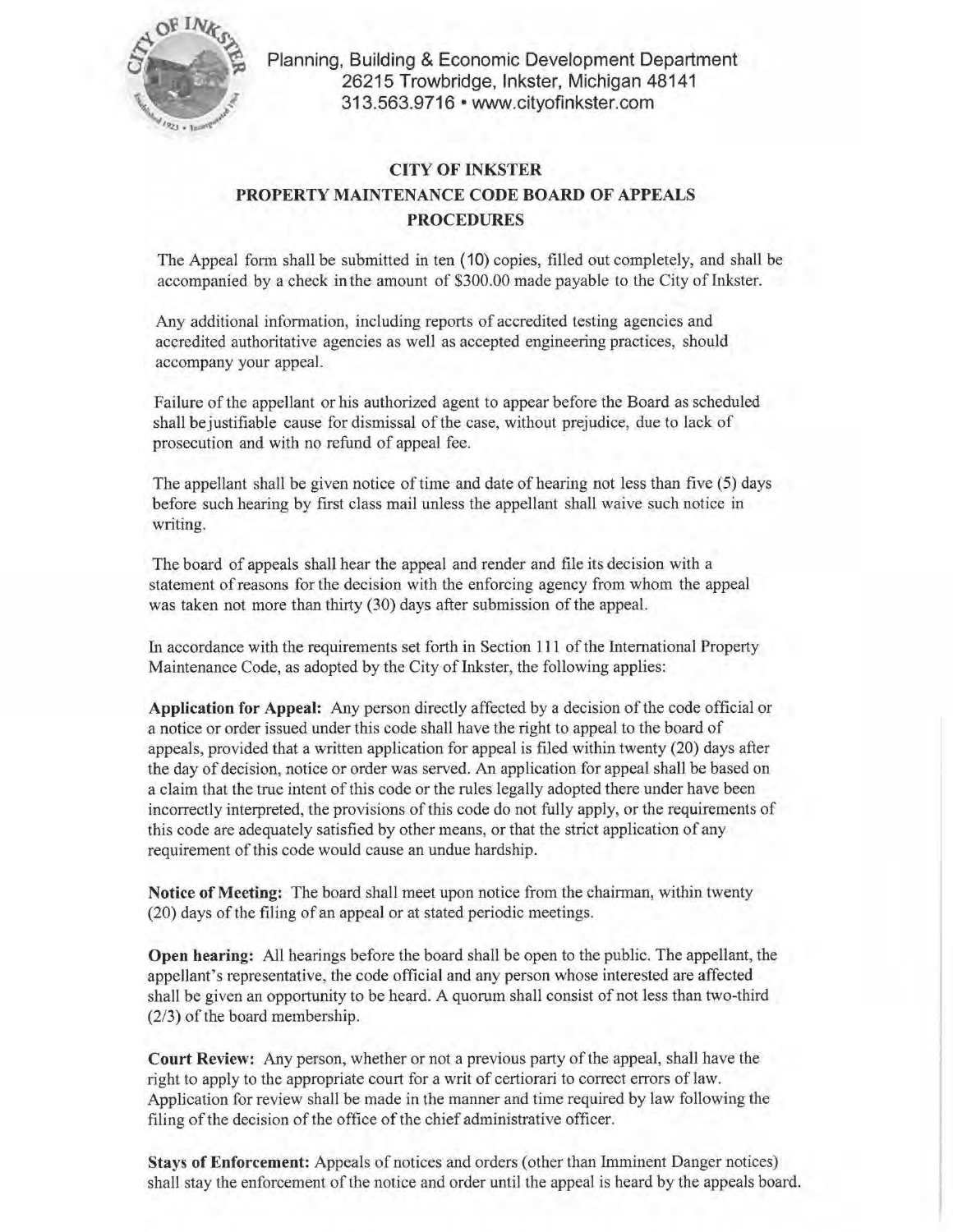

Planning, Building & Economic Development Department 26215 Trowbridge, Inkster, Michigan 48141 313.563.9716 • www.cityofinkster.com

## CITY OF INKSTER PROPERTY MAINTENANCE BOARD OF APPEALS APPLICATION Building Department - 313.563.9716

## Application Fee: \$300.00

Note: The applicant is responsible for all fees applicable to this application

Property Owner:

| Troporty Owner,                                    |                               |
|----------------------------------------------------|-------------------------------|
| Telephone number:                                  |                               |
| Address:                                           |                               |
| City/Zip:                                          |                               |
| <b>Contact Person:</b>                             |                               |
| <b>Summary of Appeal:</b>                          |                               |
| Code Section under which appeal is sought; Section | of the International Property |
| Maintenance Code.                                  |                               |
| Desired Relief (State Briefly)                     |                               |
|                                                    |                               |

Basis of Appeal (State Briefly)

Provide copies of the following as appropriate (see instructions for number of copies)

- o Statement of Facts and Reasoning
- o Copy of enforcing Agency Determination
- o Supporting Material

## Code Enforcement Authority;

Enforcing Agency: City of Inkster, 26215 Trowbridge, Michigan 48141 313-563-9716 www.cityofinkster.com

Name of Code Enforcement Officer/Building Official